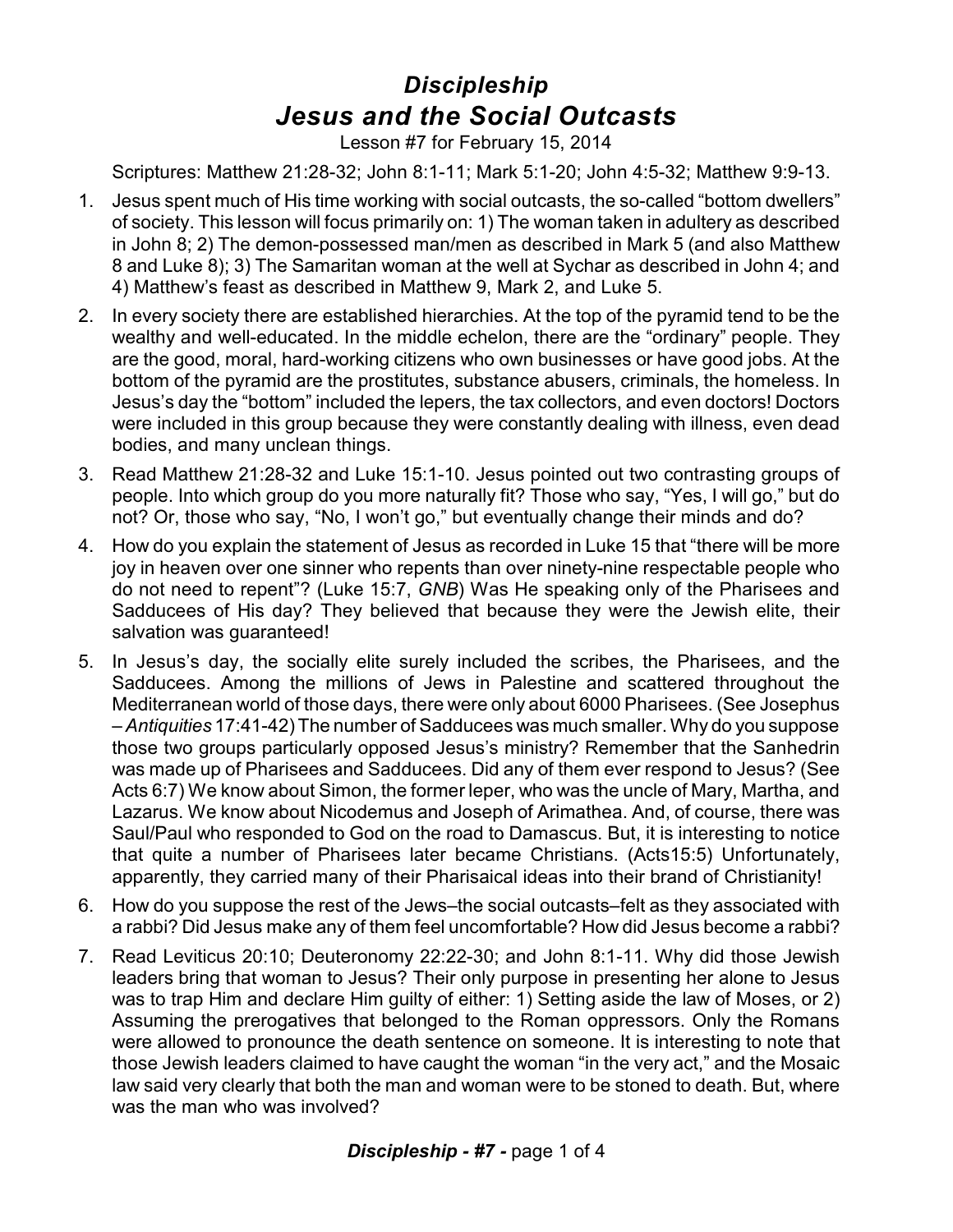- 8. In the days of Moses, Jesus had written the Ten Commandments with His finger on the tables of stone. But, in this story, He wrote the sins of those despicable men in the dust. A few footprints, a few puffs of wind and the record would be gone. Imagine if Jesus had written their sins into the stones of the temple courtyard. Wouldn't that be the biggest tourist attraction in Jerusalem?
- 9. In John 8:8, we notice that the men left, slinking away beginning with the eldest. (See also *Desire of Ages* pp. 460-462 and *Ministry of Healing* 86-89) Ellen White in *Ministry of Healing* said:

This was to her the beginning of a new life, a life of purity and peace, devoted to God. In the uplifting of this fallen soul, Jesus performed a greater miracle than in healing the most grievous physical disease; He cured the spiritual malady which is unto death everlasting. **This penitent woman became one of His most steadfast followers.**With self-sacrificing love and devotion she showed her gratitude for His forgiving mercy. For this erring woman the world had only contempt and scorn, but the Sinless One pitied her weakness and reached to her a helping hand. While the hypocritical Pharisees denounced, Jesus bade her, "Go, and sin no more." (*MH* 89.2)

- 10. Could that have been Mary Magdalene? When Jesus said, "Let him who is without sin cast the first stone," the woman was sure that she was about to die. But, the only person present without sin was Jesus; He threw no stone but gave her good advice.
- 11. In another story, Jesus had spent a long day preaching to the people along the seashore near Capernaum. (See Mark 4 and Matthew 13) After that long day, He was very tired. When He got into the boat to go across the sea, He fell asleep at the back of the boat. There were other boats available, and people crowded into them to follow Jesus and His disciples. When they got on the lake, a terrible storm arose. They all thought they were going to die. Then, they remembered Jesus who had told them to make this journey. They found Him sleeping. They woke Him up; whereupon, He calmed the storm! (See Mark 4:35-41; Matthew 8:23-27; Luke 8:22-25) Early the next morning, they arrived on the opposite shore.
- 12. Read Mark 5:1-20; *Ministry of Healing* 95-99; and *Great Controversy* 514-515. They apparently drew their boats up on the shore near a cemetery inhabited by one man (Mark and Luke) or two men (Matthew) possessed of many evil spirits. (Matthew 8:28-34; Mark 5:1-20; Luke 8:26-39) It is interesting to notice the sequence of events that took place: **1)** Jesus preached all day at Capernaum. **2)** He went to sleep in the bottom of the boat. **3)** He awoke and calmed the storm. **4)** When they landed on the shore, He was attacked by two demon-possessed men. As the disciples ran, Jesus stood His ground in a personal power struggle with the Devil himself. No doubt, the Devil was furious that he had not been able to drown Jesus the night before. (We may not clearly understand demon possession.)

Evil spirits, in the beginning created sinless, were equal in nature, power, and glory with the holy beings that are now God's messengers. But fallen through sin, they are leagued together for the dishonor of God and the destruction of men. United with Satan in his rebellion, and with him cast out from heaven, they have, through all succeeding ages, co-operated with him in his warfare against the divine authority. We are told in Scripture of their confederacy and government, of their various orders, of their intelligence and subtlety, and of their malicious designs against the peace and happiness of men. (*GC* 513.2)

**5)** Jesus cast the thousands of demons from the men into the two thousand pigs which ran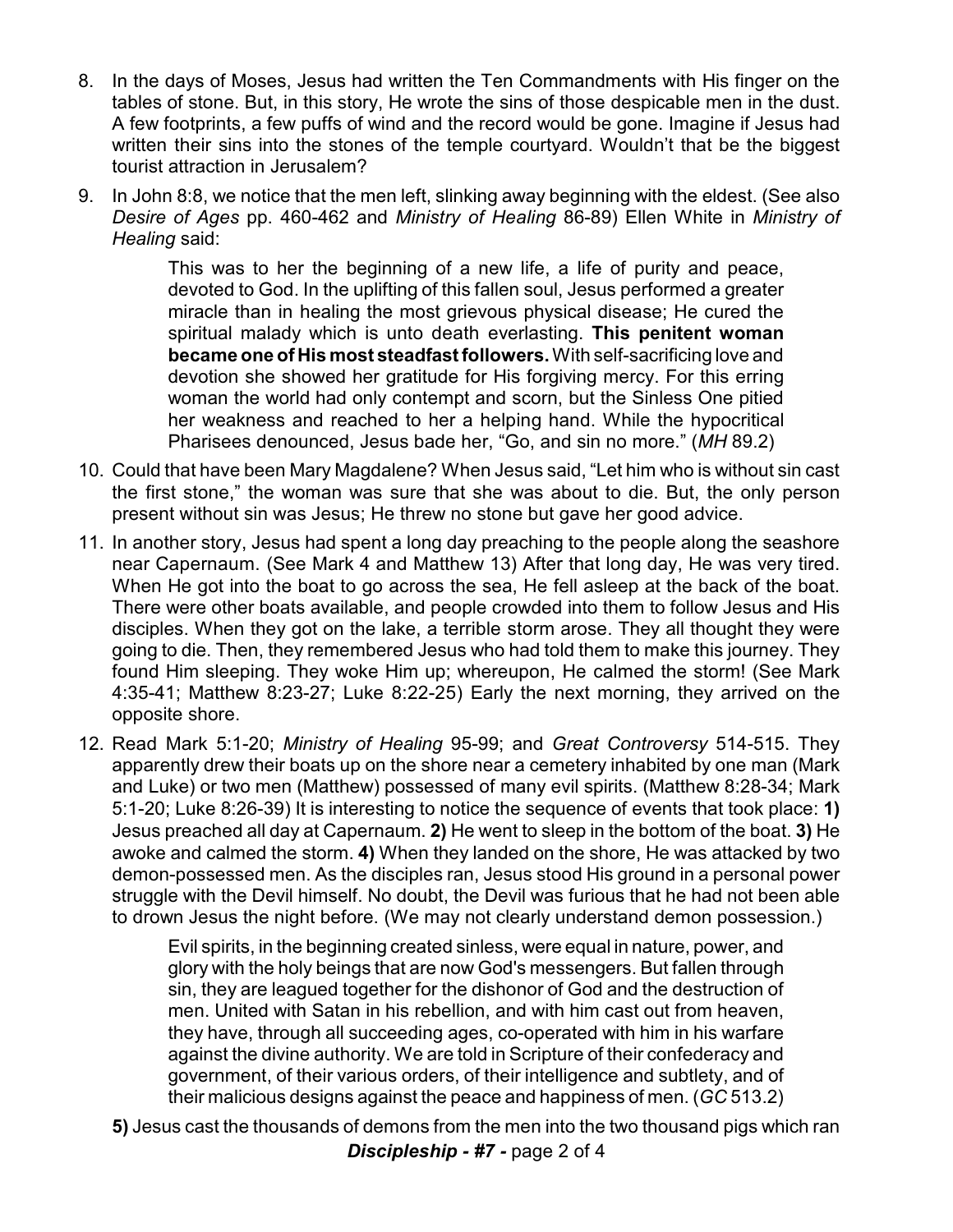over the cliff and drowned in the Sea of Galilee. **6)** A short time later, fearing further financial loss, the populace came out and asked Jesus to leave.

But the purposes of Christ were not thwarted. He allowed the evil spirits to destroy the herd of swine as a rebuke to those Jews who were raising these unclean beasts for the sake of gain. Had not Christ restrained the demons, they would have plunged into the sea, not only the swine, but also their keepers and owners. The preservation of both the keepers and the owners was due alone to His power, mercifully exercised for their deliverance. (*Great Controversy* 515.1)

**7)** Jesus told the two formerly-demon-possessed men who wanted to go with Him to stay behind and tell their stories in Decapolis. (What would they have done among the Jews in Galilee?) **8)** Sometime later when Jesus returned to Decapolis, thousands who had heard the formerly-demon-possessed men's stories came out to see Jesus and stayed with Him for three days after which He fed them all–4000 men plus women and children. (Mark 8:1- 10; Matthew 15:32-39; *DA* 404) Once again, Satan was defeated as hundreds were healed; and, no doubt, thousands were convinced that Jesus was indeed the Messiah!

- 13. Read John 4:5-32. It is interesting to note that, as described in John 3, Jesus spoke to one of the elite Jewish Pharisees in secret at night. In John 4, He openly spoke to a socialoutcast Samaritan woman at the well of Sychar in the middle of the day. According to Jewish custom, He was not to speak to Samaritans unless absolutely necessary. As a man who was not related to her, He was not supposed to speak to that woman, and He certainly was not supposed to drink from the same cups or pitchers from which she drank. (*DA* 183.2) Instead of beginning to preach to her about her sins, He asked for a cup of water. That led to the famous conversation in which eventually He said, "Go, call your husband." When she claimed that she did not have a husband, He proved His prophetic ability by revealing that she had had five! The woman tried to change the conversation by entering into a theological discussion. When she mentioned the Messiah, for the first time that we know about, Jesus said, "I am He." (*DA* 190.2-3) The woman left her water jar behind and raced into town to become the first person to announce the arrival of the Messiah or Christ.
- 14. Did Jesus ever get His cup of water? Why didn't He want the food that the disciples brought? Did He finally take some? What was the harvest that He was talking about which was already ripe? (John 4:35)
- 15. Read Matthew 9:9-13; Mark 2:13-17; and Luke 5:27-32. Matthew had been one of the foremost tax collectors for the village of Capernaum. Capernaum was at a major crossroad with traffic going east-west and north-south. No doubt, the tax collectors there were quite wealthy. Do you think Jesus's other followers were happy to have Matthew join them?
- 16. Of course, Matthew was delighted to follow Jesus. He left everything. Soon, he prepared a feast and invited many social outcasts to his feast. Of course, the Pharisees were appalled that a so-called Jewish Rabbi was eating with publicans and sinners and other social outcasts. And how did Jesus respond? In Matthew 12:7, He quoted from Hosea 6:6 which says: "I want your constant love, not your animal sacrifices. I would rather have my people know me than burn offerings to me." (*GNB*)

The Pharisees beheld Christ sitting and eating with publicans and sinners. He was calm and self-possessed, kind, courteous, and friendly; and while they could not but admire the picture presented, it was so unlike their own course of action, they could not endure the sight. The haughty Pharisees exalted themselves, and disparaged those who had not been blessed with